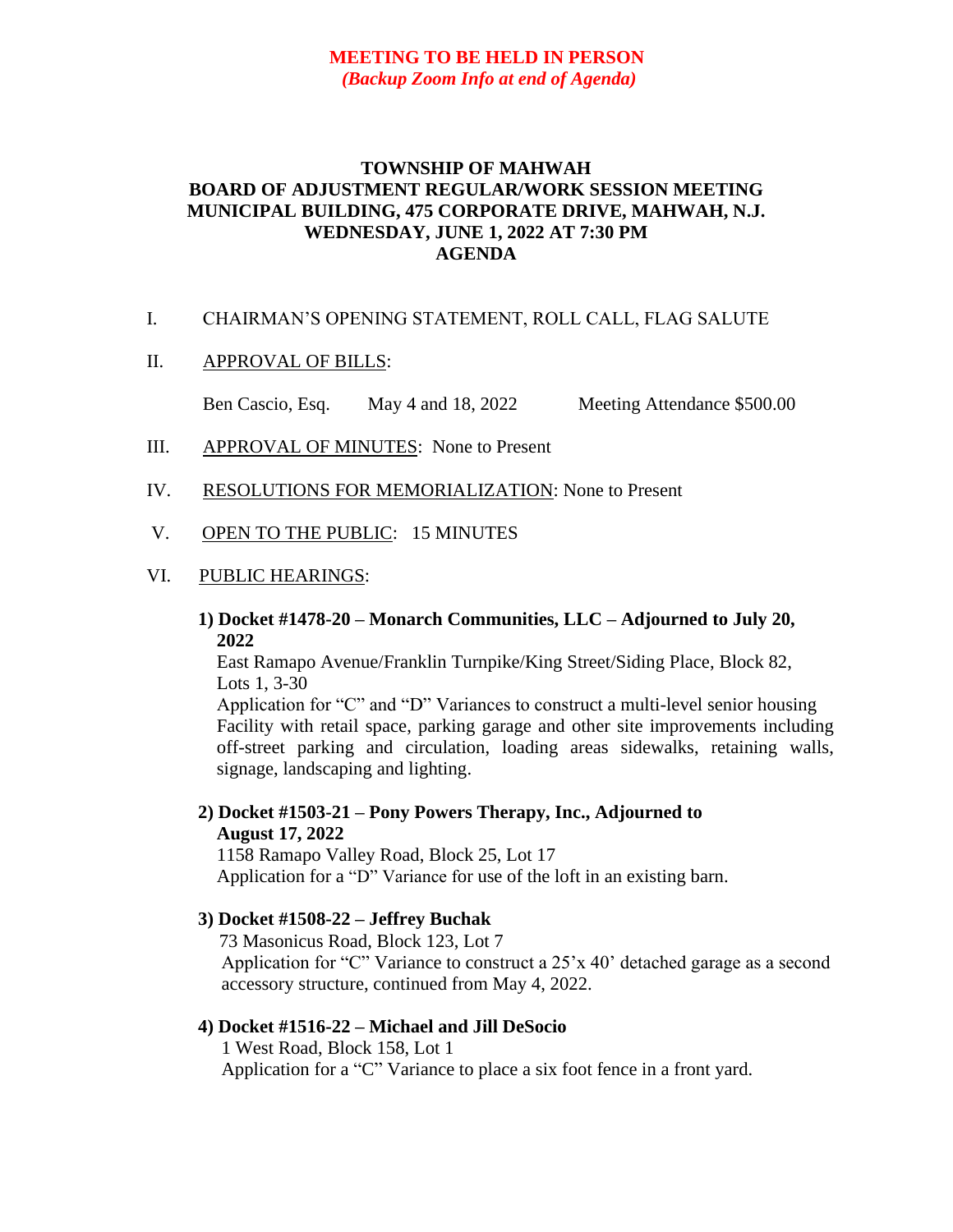Board of Adjustment Agenda June 1, 2022 Page 2

# **5) Docket #1506-22 – Mihaly and Agnes Szanka**

 73 West Airmount Road, Block 61, Lot 49 Application for "C" Variances for the installation of an above-ground pool which exceeds the minimum side yard setbacks, lot and improved lot coverages, adjourned from April 6, 2022.

# **6) Docket #1484-20 - Pike Enterprises, LLC**

149 Franklin Turnpike, Block 70.02, Lot 121 Preliminary and Final Site Plan Application for Conditional Use and "C" Variances to demolish the existing service station and construct a new service station with a canopy, a Dunkin Donuts with drive-through, signage and parking lot, drainage, lighting and landscaping improvements and Soil Movement Permit Application, continued from May 18, 2022.

# VII. WORK SESSION:

- 1) NEW BUSINESS:
- 2) OLD BUSINESS:
- 3) ITEMS FOR DISCUSSION: **2021 Annual Report**

# VIII. ADJOURNMENT:

# **ZOOM INFORMATION**

 **You are invited to a Zoom webinar. When: Jun 1, 2022 07:30 PM Eastern Time (US and Canada) Topic: Township of Mahwah Board of Adjustment**

 **Please click the link below to join the webinar: https://zoom.us/j/91550491104 Or One tap mobile : US: +19292056099,,91550491104# or +13017158592,,91550491104# Or Telephone: Dial(for higher quality, dial a number based on your current location): US: +1 929 205 6099 or +1 301 715 8592 or +1 312 626 6799 or +1 253 215 8782 or +1 346 248 7799 or +1 669 900 6833 Webinar ID: 915 5049 1104 International numbers available: https://zoom.us/u/adrV4h0GA7**